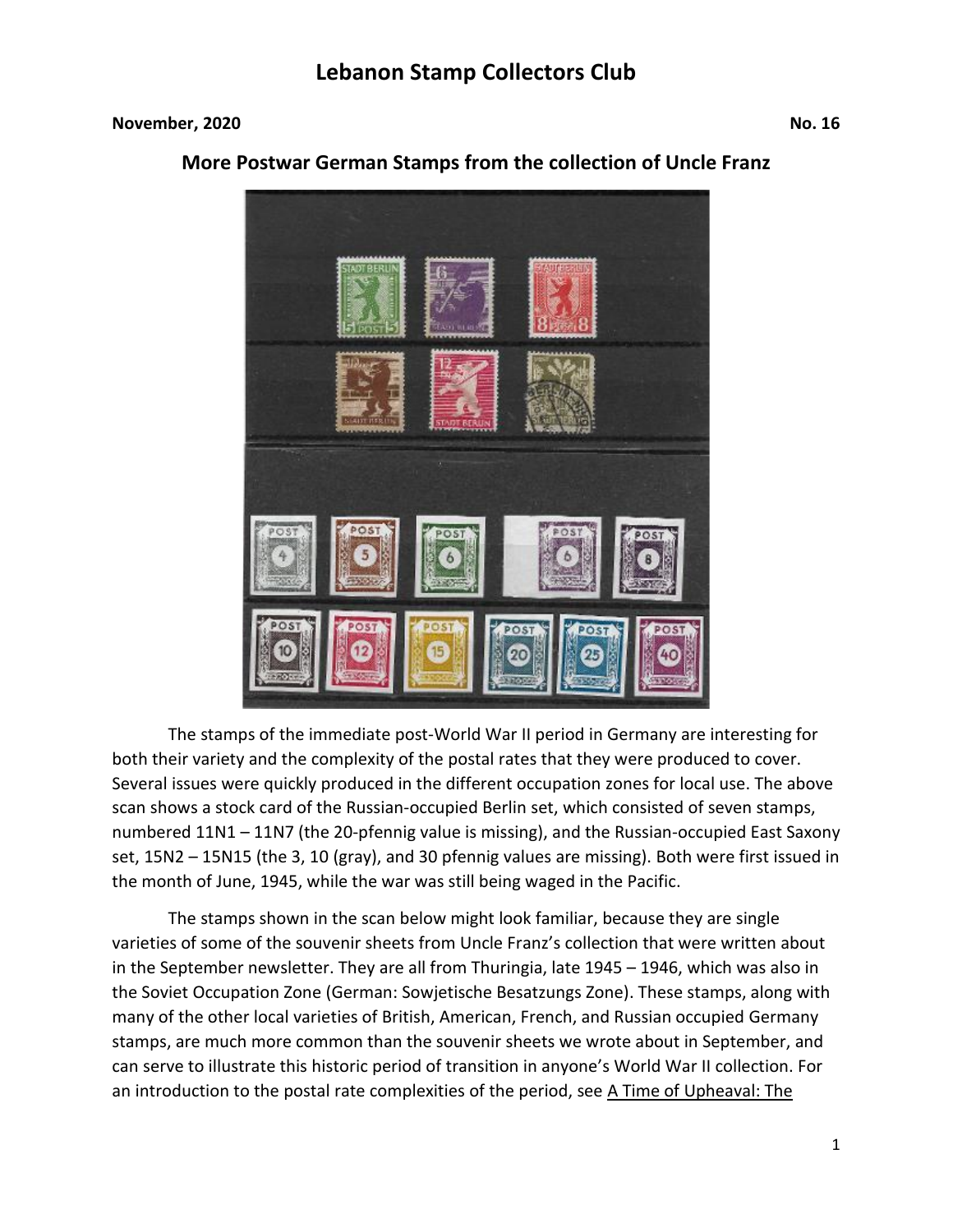German Currency Reform of 1948 by Chuck Fisher in *The American Philatelist*, July 2018. - *Dick Colberg and Scott Ney*

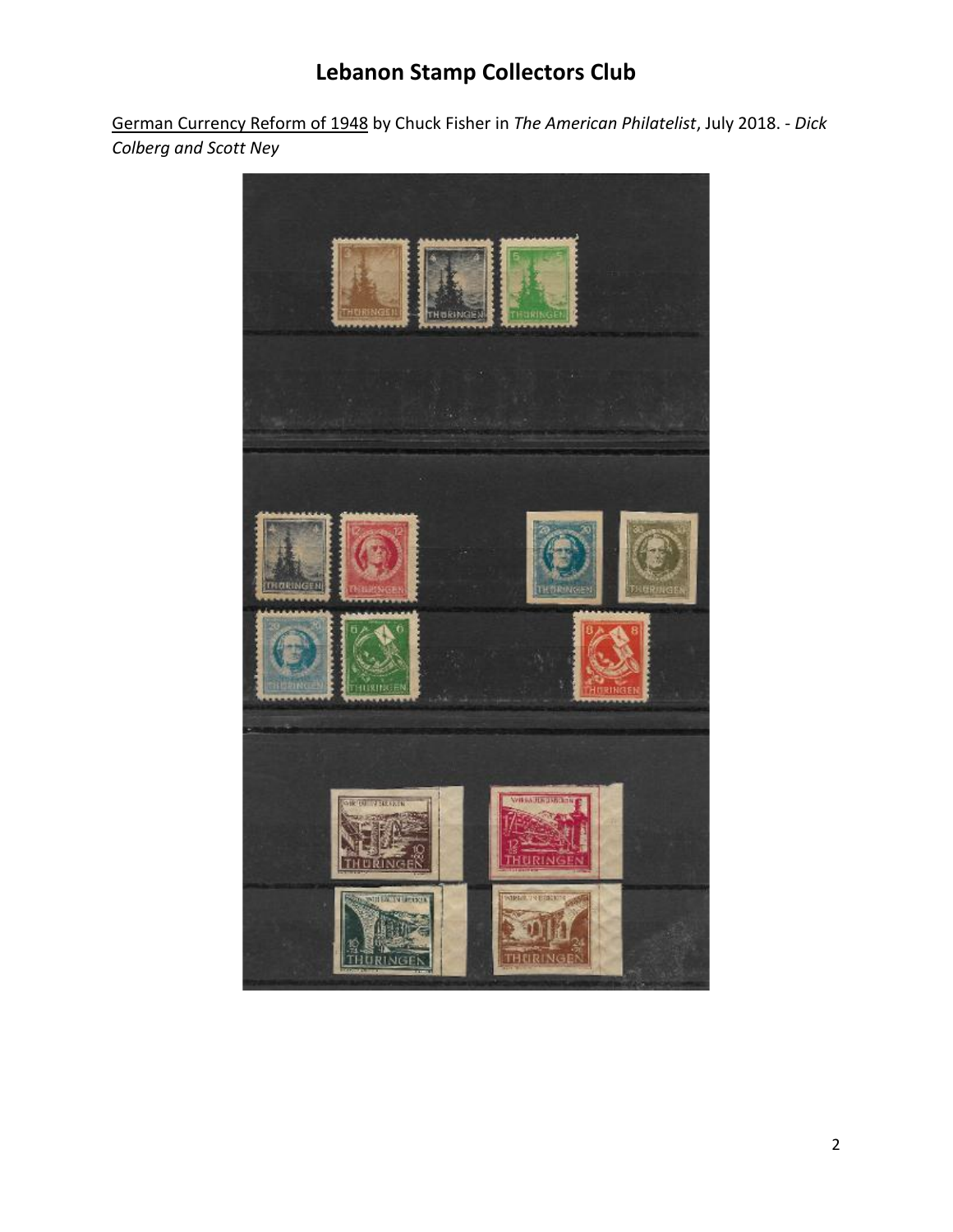

#### **Suggested historical reading for a Lebanon Valley Postal Historian**

The photo above, of a building that is still recognizable today at the southwest corner of Ninth and Cumberland Streets in Lebanon, comes from a favorite book of mine. I became interested in the history of the Lebanon Valley in Pennsylvania many years before I became interested in philately. One of my favorite books on the subject has always been *Ancient and Historic Landmarks in the Lebanon Valley*, by the Rev. P. C. Croll. The landmarks that the Rev. Croll wrote about were "ancient" all the way back in 1894, when he wrote a series of columns in *The Daily Report* (Lebanon, PA) from January to August. According to the Reverend, they were collected in book form due to popular demand, and were published by the Lutheran Publication Society in Philadelphia the following year.

I was introduced to the Rev. Croll's opus by one of my good friends, who is also keen on local history. He had access to a tattered old copy of *Ancient Landmarks* which belonged to his grandmother's family. The genealogy room of the Oakland branch of the Carnegie Library in Pittsburgh had a non-circulating copy, reprinted by Heritage Books, that I used to read from when I was in college. Sometime while in graduate school, I finally bought a vintage copy of my own from a bookseller in downtown Lancaster, and have collected copies bound in blue, brown, and green (it was also produced in yellow and red bindings).

There are several chapters in *Ancient and Historic Landmarks* that might merit a look from a postal historian. Depending on your level of interest, e.g. if you are (or are not) also interested in the ecclesiastical history of the valley, it's not necessary to read it from cover to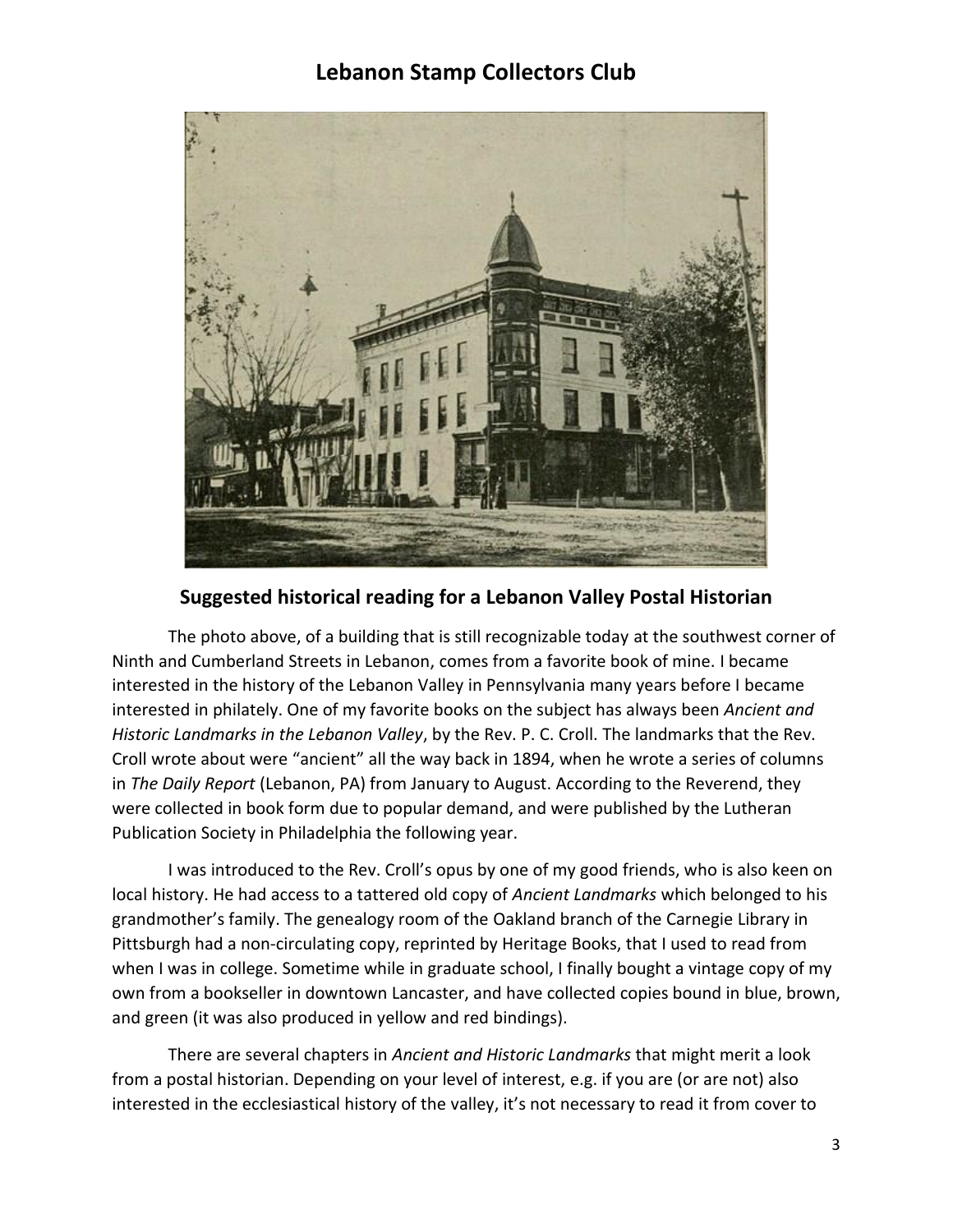cover. With my general interest in local history, I've always found it to be an enjoyable read. The Rev. Croll's archaic writing style is charming and at times disappointing (his attitude towards the Native Americans who lived here when our Pennsylvania German immigrants moved into the neighborhood was not charitable). You can check this book out without leaving home or making a financial commitment; the Internet Archive has your access here: <https://archive.org/details/ancienthistoricl00crol/page/n7/mode/2up>

*- Scott Ney*

### **Did you know?**

. . . That one of the year's most read articles in *The American Philatelist* was written by an LSCC member and contributor to our newsletter?



### Appraising your stamp collection

One of the most-viewed stories on the APS website this year is "Appraising a Stamp Collection" by Richard Colberg.

#### **The first step is organization!**

[If you haven't already, read Richard's recommendations.](http://aps.informz.net/z/cjUucD9taT05NjUxMzU1JnA9MSZ1PTEwOTQzNTc3MDUmbGk9ODEzNzIyMTA/index.html)

### **Upcoming Events**

We're not quite back to normal yet, but I think it's time that we begin turn this back into a "newsletter" by listing some calendar items. These are all courtesy of the PSLC website: <https://lcps-stamps.org/>

For the remainder of 2020, the PSLC will hold **Virtual Bi-Monthly Meetings**, which shall begin promptly at 6:30 PM and run for ~90 minutes via Zoom video conferencing. For details to attend these meetings please contact **[Paul Petersen](mailto:pcpetersen@comcast.net)** via email (pcpetersen@comcast.net) or call +1 (717) 299-5640. We usually hold a brief business meeting led by President DiComo, followed by our keynote speaker(s) and a Show & Tell, where Members & Guests can share in a few minutes their favorite stamp, cover, or other philatelic item(s) and take a question or two. We look forward to seeing you!

• November 25: Mike Bach, *Wilkins-Ellsworth 1931: Ill-fated Expedition to the North Pole by Submarine Nautilus*. This presentation revolves around a postcard with two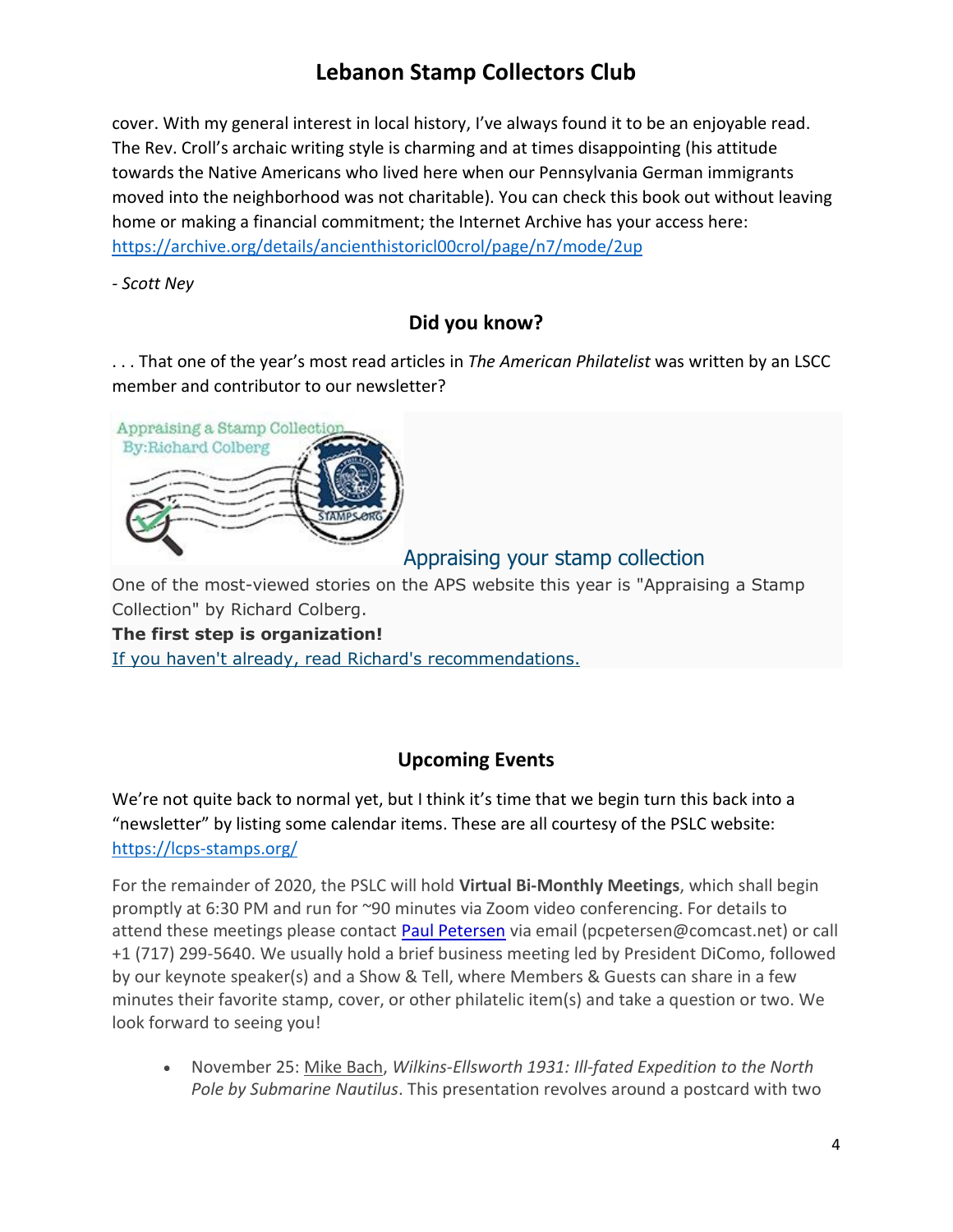addresses and stamps from two countries with a cachet of a submarine at the North Pole. Mike tells the story of an ill-fated journey by submarine that was conceived by two adventurers, Hubert Wilkins, an Australian, and Lincoln Ellsworth, an American who we all should know but we don't. You will know a little more about these characters after Mike's presentation! Maybe more than you want to. Followed by Show & Tell.

- December 9: Steven J. Rod, *Nassau Street: The Stamp Collectors Paradise*. Nassau Street in Manhattan was the place to be, as it exemplifies the great history of the hobby in its golden years. Hear about the dealers and other characters, the auctions, the sales, and some of the other great stories behind this unprecedented NYC real estate. Steven, one of our newest members, is a celebrity in the hobby having authored the two editions of the classic Encyclopedia of United States Stamps and Stamp Collecting… He's a noted philatelic author and writer, winner of many awards in the hobby, and has a track record of stamp show leadership, the latest as Vice President of the N.Y. World Stamp Show-2016. Followed by Show & Tell.
- December 23: Charles J. DiComo, PhD, PSLC & ESPHS President, *Banking in the Village of Pawling, NY and Surrounding Townships as told through Postal History, Bank Checks, Currency, Revenue Stamps and Postal Cards: 1849–1929*. Dr. DiComo lived in Pawling, New York for a decade, and began researching the history of village, town, hamlets and neighborhoods in Dutchess County. He began collecting its postal history, along with real photo postcards, postal cards, postal stationery, Victorian trade cards, railroad tickets, newspapers, hotel paraphernalia, etc. A sub-collection grew from this to include Bank Checks, Promissory Notes, Bank Tags, Fractional & Federal Currency, Revenue-stamped documents and other Ephemera. He recently published an article on a portion of this story, *[The Life of Hiram Vail and the Obsolete](http://lcps-stamps.org/wp-content/uploads/2019/06/Paper-Money-MayJune19-DICOMO-p1-8.pdf)  [Notes produced for his Banking & Collection Office in Amenia, New York](http://lcps-stamps.org/wp-content/uploads/2019/06/Paper-Money-MayJune19-DICOMO-p1-8.pdf)*, *Paper Money*, May-June 2019, Vol. LVIII, No. 3, Whole No. 321, pp. 190-194. Enjoy!

Last month, the Some Sunday Stamp Show returned to the Lancaster Farm and Home Center. Those in attendance agreed that the somewhat scaled down, socially distanced event was a success. There is another one on the schedule for December, which we all hope will build on the success of the last event.

• December 19 & 20: The First Two-Day **Some Sunday Stamp Show**, 10:00 AM to 4:00 PM, Farm & Home Center, 1383 Arcadia Road, Lancaster, PA 17601. Masks please, distancing in play, no food or drinks being served. JUST STAMPS AND COVERS AND SUPPLIES! So bring your wallet and want lists. Participating Dealers: K2 Collectibles, L & R Stamps, Doug McCullough, Frank Soder, Hugh Clark, and Jack Zerby. For more info contact [Kevin Kellman](mailto:k2stamps@gmail.com) at [k2stamps@gmail.com](mailto:k2stamps@gmail.com)

### **Enjoying a world class exhibition from the safety and comfort of home**

Like the five-cent Jefferson issue of 1856, the 1847 issues are favorites of mine that I'll likely never own copies of. So, as the next best thing, I bought the catalog for the sale of the Harvey